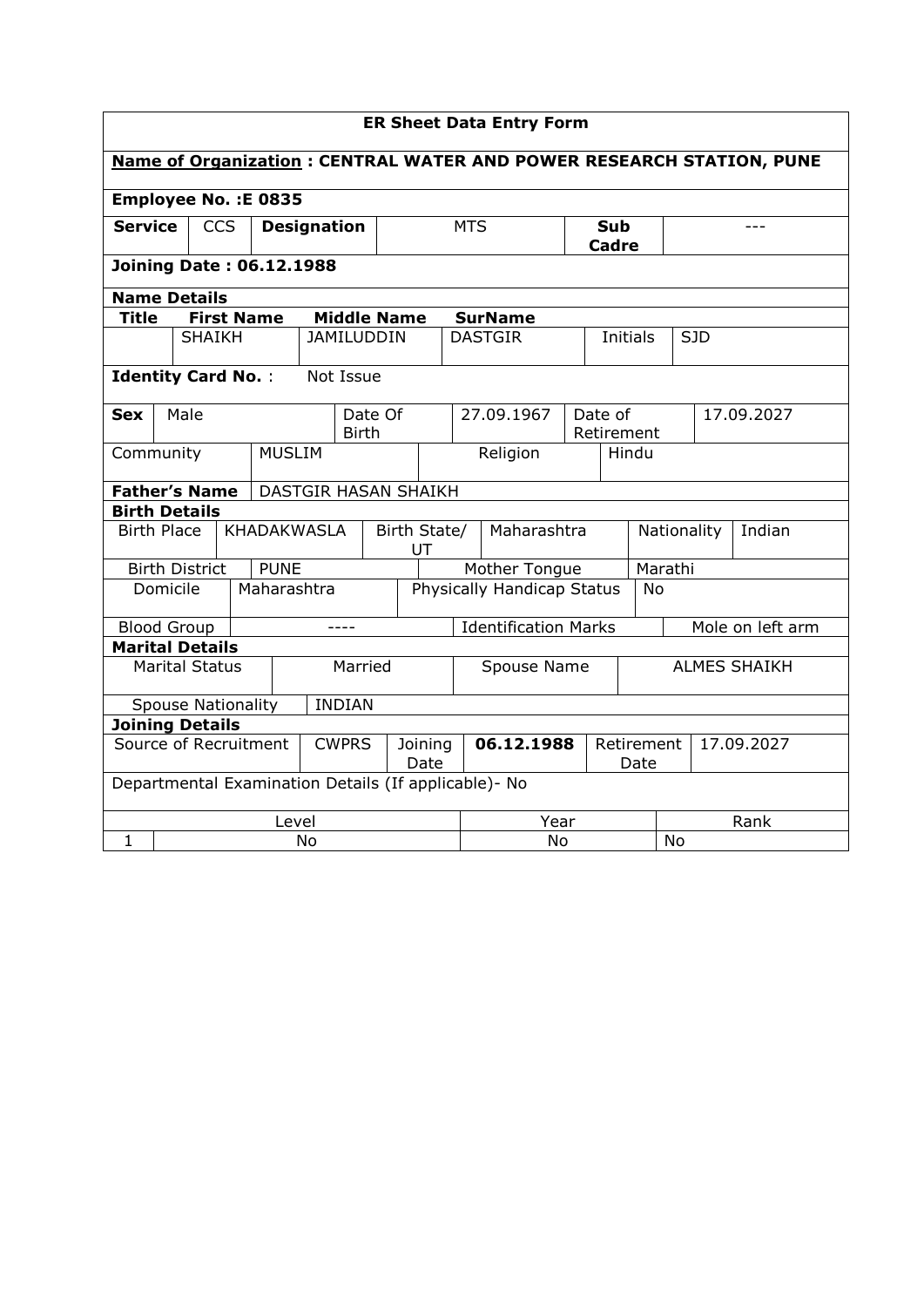| Remarks (if any)                |                  |             |              |              |  |  |  |  |  |  |
|---------------------------------|------------------|-------------|--------------|--------------|--|--|--|--|--|--|
| Languages known                 |                  |             |              |              |  |  |  |  |  |  |
|                                 | Name of Language | <b>Read</b> | <b>Write</b> | <b>Speak</b> |  |  |  |  |  |  |
| Indian Languages 1<br>Known     | Marathi          | Yes         | Yes          | Yes          |  |  |  |  |  |  |
| $\overline{2}$                  | Hindi            | Yes         | Yes          | Yes          |  |  |  |  |  |  |
| Foreign Languages<br>Known<br>┻ | No               | No          | No           | No           |  |  |  |  |  |  |

## Details of deputation (if applicable)

| Name of the Office | Post held at that<br>time in parent office | Name of post<br>(selected for<br>deputation | Period of deputation |      |  |
|--------------------|--------------------------------------------|---------------------------------------------|----------------------|------|--|
|                    |                                            |                                             | Since                | From |  |
| Nil                | Nil                                        | Nil                                         | Nil                  | Nil  |  |

## Details of Foreign Visit

| SI.<br>No. | Place of Visit | Date of<br>visit | Post held at<br>that time | Whether it<br>is a            | Details of visit |
|------------|----------------|------------------|---------------------------|-------------------------------|------------------|
|            |                |                  |                           | personal or<br>official visit |                  |
|            | Nil            | Nil              | Nil                       | Nil                           | Nil              |

## Transfer/Posting Detail (if applicable)

| Place | Period of posting |      |  |  |  |  |  |
|-------|-------------------|------|--|--|--|--|--|
|       | Since             | From |  |  |  |  |  |
|       |                   |      |  |  |  |  |  |
|       |                   |      |  |  |  |  |  |
| Nil   | Nil               | Nil  |  |  |  |  |  |
|       |                   |      |  |  |  |  |  |
|       |                   |      |  |  |  |  |  |
|       |                   |      |  |  |  |  |  |